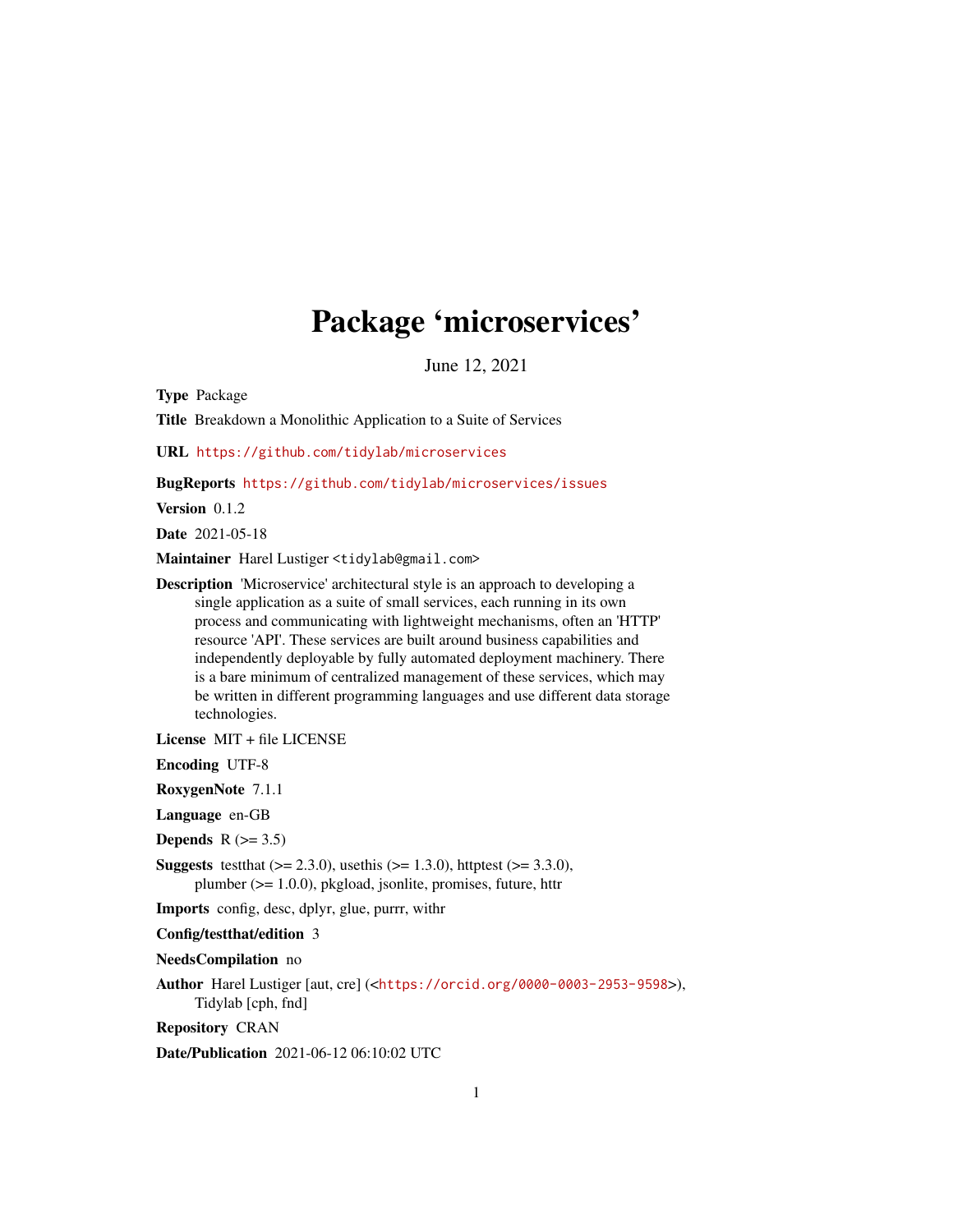### <span id="page-1-0"></span>R topics documented:

#### **Index** [7](#page-6-0) **7**

<span id="page-1-1"></span>add\_service *Add a Service Route to the Microservice*

#### Description

Expose additional set of services on a separate URL.

#### Usage

 $add\_service(path = "."$ , name, overwrite =  $FALSE)$ 

#### Arguments

| path      | (character) Where is the project root folder?                                                                                                                                |
|-----------|------------------------------------------------------------------------------------------------------------------------------------------------------------------------------|
| name      | (character) what is the service route name? For example, if name $=$ "reposi-<br>tory" then the set of services would become available at http://127.0.0.1:8080/repository/. |
| overwrite | (logical) Should existing destination files be overwritten?                                                                                                                  |

#### Details

Lay the infrastructure for an additional set of services. That includes adding a unit test, adding an endpoint, and extending the entrypointy.

Note: add\_service adds a service to pre-existing plumber microservice which you could deploy by calling use\_microservice.

#### How It Works:

Given a path (.) to a folder and a name (repository) When add\_service is called

Then the function creates the following files:

tests/testthat/test-endpoint-plumber-repository.R inst/endpoints/plumber-repository.R

And updates the following files:

inst/entrypoints/plumber-foreground.R

#### When to Use:

In scenarios where services are thematically linked to each other. Examples for themes that should be mounted separately:

- 'forecasting' and 'anomaly detection'
- 'user' and 'business'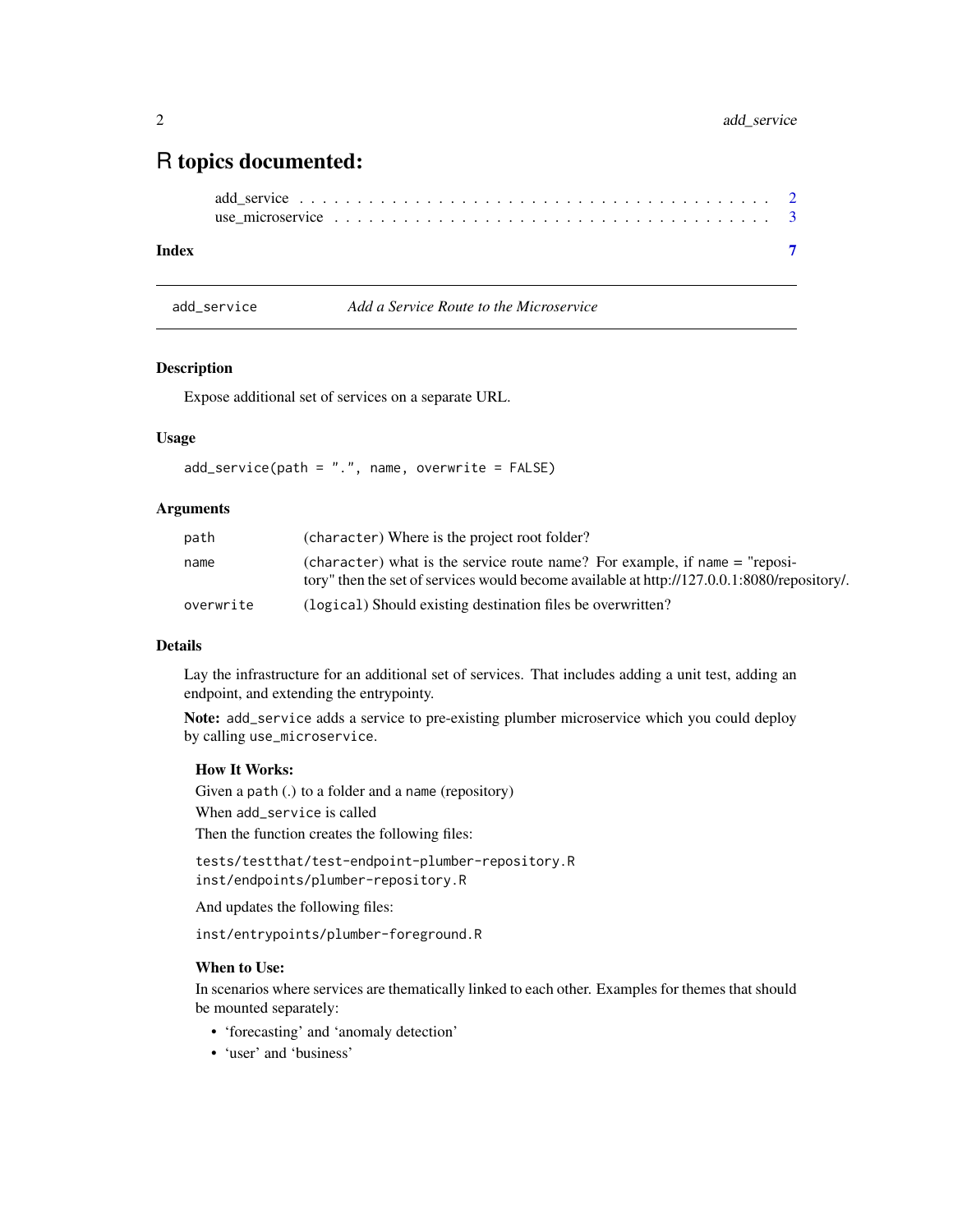<span id="page-2-0"></span>use\_microservice 3

#### Value

No return value, called for side effects.

#### See Also

Other plumber microservice: [use\\_microservice\(](#page-2-1))

#### Examples

```
path <- tempfile()
dir.create(path, showWarnings = FALSE, recursive = TRUE)
use_microservice(path)
add_service(path, name = "repository")
list.files(path, recursive = TRUE)
```
<span id="page-2-1"></span>use\_microservice *Use a plumber Microservice in an R Project*

#### Description

Lay the infrastructure for a microservice. That includes unit test, dependency packages, configuration file, entrypoints and utility endpoint.

#### Usage

```
use_microservice(path = ".". overwrite = FALSE)
```
#### Arguments

| path      | (character) Where is the project root folder?               |
|-----------|-------------------------------------------------------------|
| overwrite | (logical) Should existing destination files be overwritten? |

#### Details

#### How It Works:

Given a path to a folder

When use\_microservice(path = ".") is called Then the function creates the following files:

```
tests/testthat/test-endpoint-plumber-utility.R
inst/configurations/plumber.yml
inst/endpoints/plumber-utility.R
inst/entrypoints/plumber-background.R
inst/entrypoints/plumber-foreground.R
```
And updates the following files: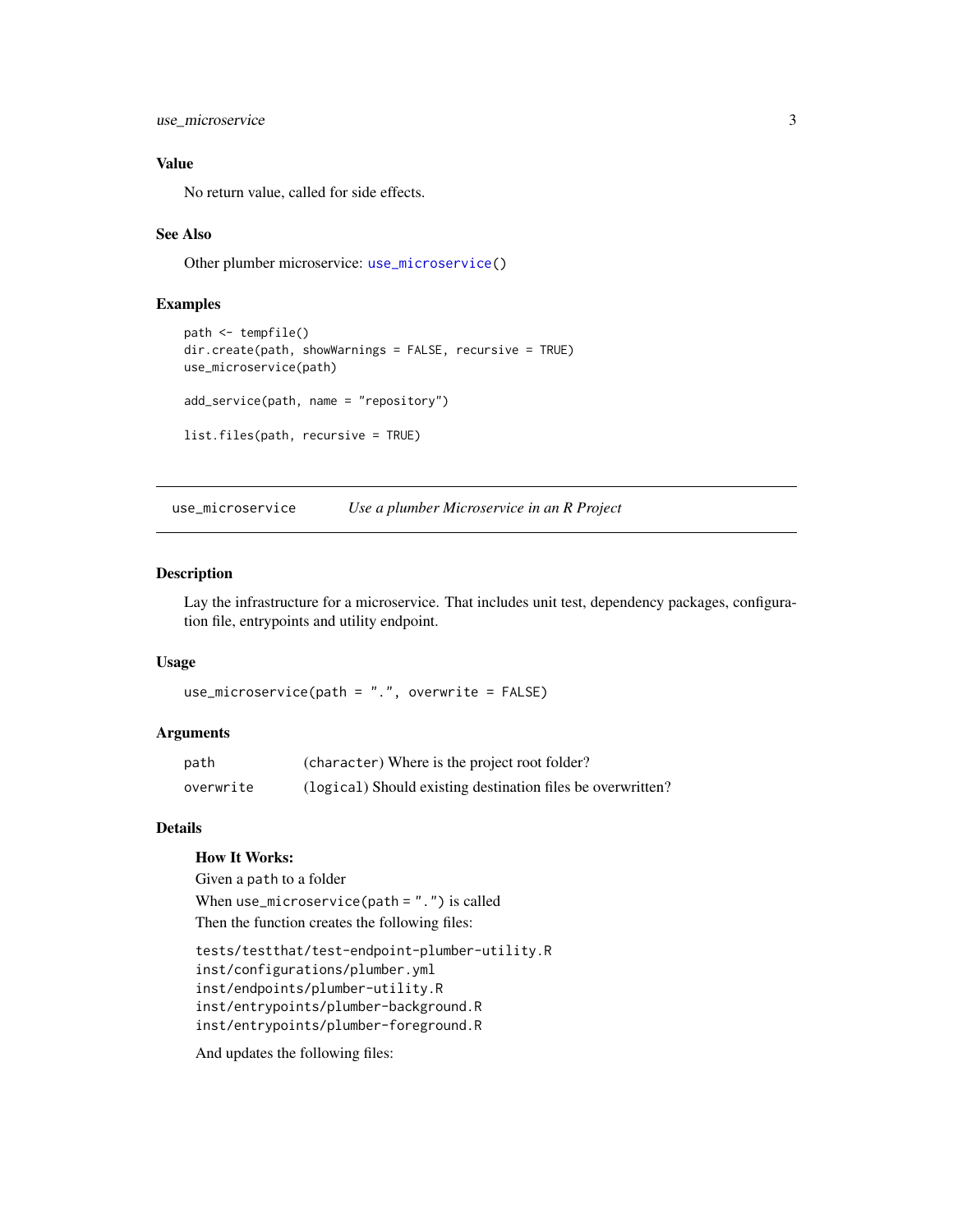tests/testthat/helpers-xyz.R

And adds the following packages to the DESCRIPTION file: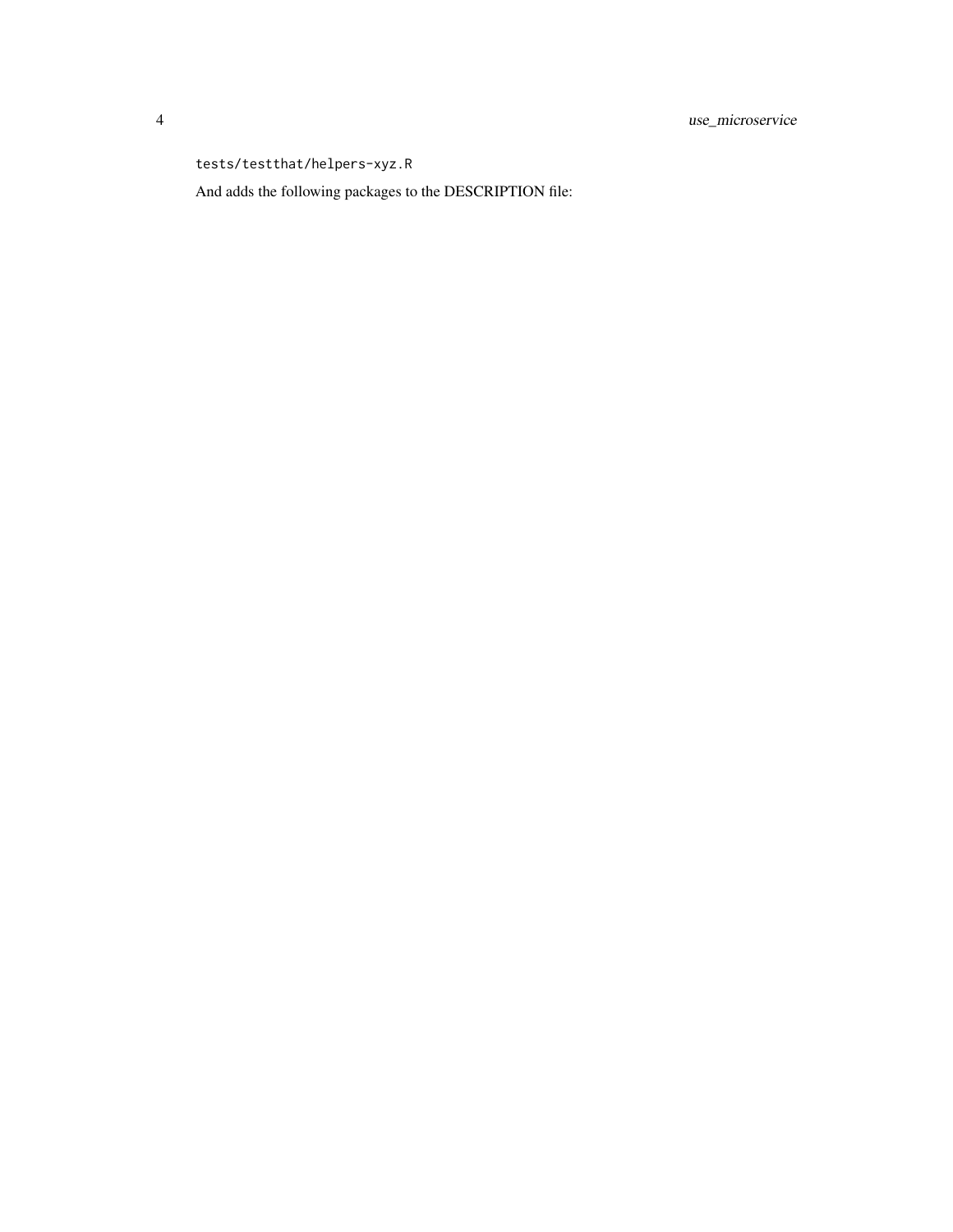| package  | version    |
|----------|------------|
| config   | ∗          |
| httptest | ∗          |
| httr     | ∗          |
| jsonlite | ∗          |
| pkgload  | ∗          |
| plumber  | $>= 1.0.0$ |
| purrr    | *          |
| testthat | ∗          |
| usethis  | ∗          |
| promises | *          |
| future   | *          |
|          |            |

When to Use plumber:

- A Single user/machine applications.
- Scheduled tasks. For example, you could use [AirFlow with HTTP Operators](https://airflow.apache.org/docs/apache-airflow-providers-http/stable/operators.html) to automate processes.

plumber *Advantages:*

- Comes with familiar way to document the microservice endpoint.
- Maturing package that comes with documentation, examples and support.

plumber *Disadvantages:*

- Runs on a single thread. That means that parallel algorithms such as random forest, can only be run on one core.
- Serves only one caller at a time.
- Can't make inward calls for other services, That means plumber can't be [re-entrant.](https://en.wikipedia.org/wiki/Reentrancy_(computing)) For example, if a microservice has three endpoints,read\_table, write\_table, and orchestrator, where the orchestrator reads a data table, transforms it, and writes it back, then the orchestrator can't make inwards calls via HTTP to read\_table and write\_table.

Note: While plumber is single-threaded by nature, it is possible to perform parallel execution using the promises package. See links under References.

#### Workflow:

1. Deploy the Microservice infrastructure

```
microservices::use_microservice(path = ".")
remotes::install_deps()
devtools::document()
```
- 1. Spin-up the microservice by running source("./inst/entrypoints/plumber-background.R")
- 2. Run the microservice unit-test by pressing Ctrl+Shift+T on Windows

Congratulations! You have added a microservice to your application and tested that it works.

#### References:

- [Parallel execution in plumber](https://blog.rstudio.com/2021/03/29/plumber-v1-1-0/#parallel-exec)
- [promises](https://rstudio.github.io/promises/articles/overview.html) package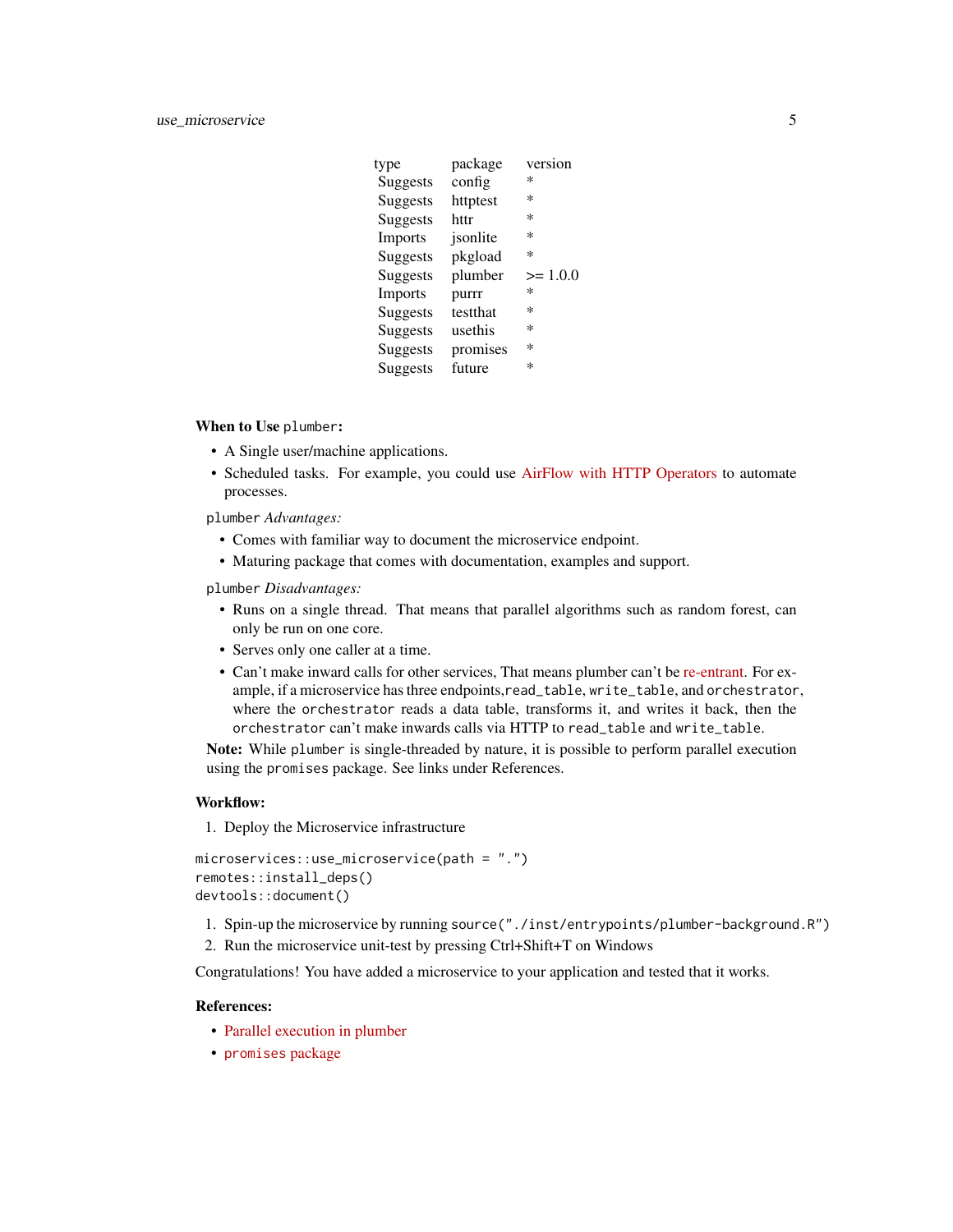<span id="page-5-0"></span>No return value, called for side effects.

#### See Also

Other plumber microservice: [add\\_service\(](#page-1-1))

#### Examples

```
path <- tempfile()
use_microservice(path)
```
list.files(path, recursive = TRUE)

cat(read.dcf(file.path(path, "DESCRIPTION"), "Imports")) cat(read.dcf(file.path(path, "DESCRIPTION"), "Suggests"))